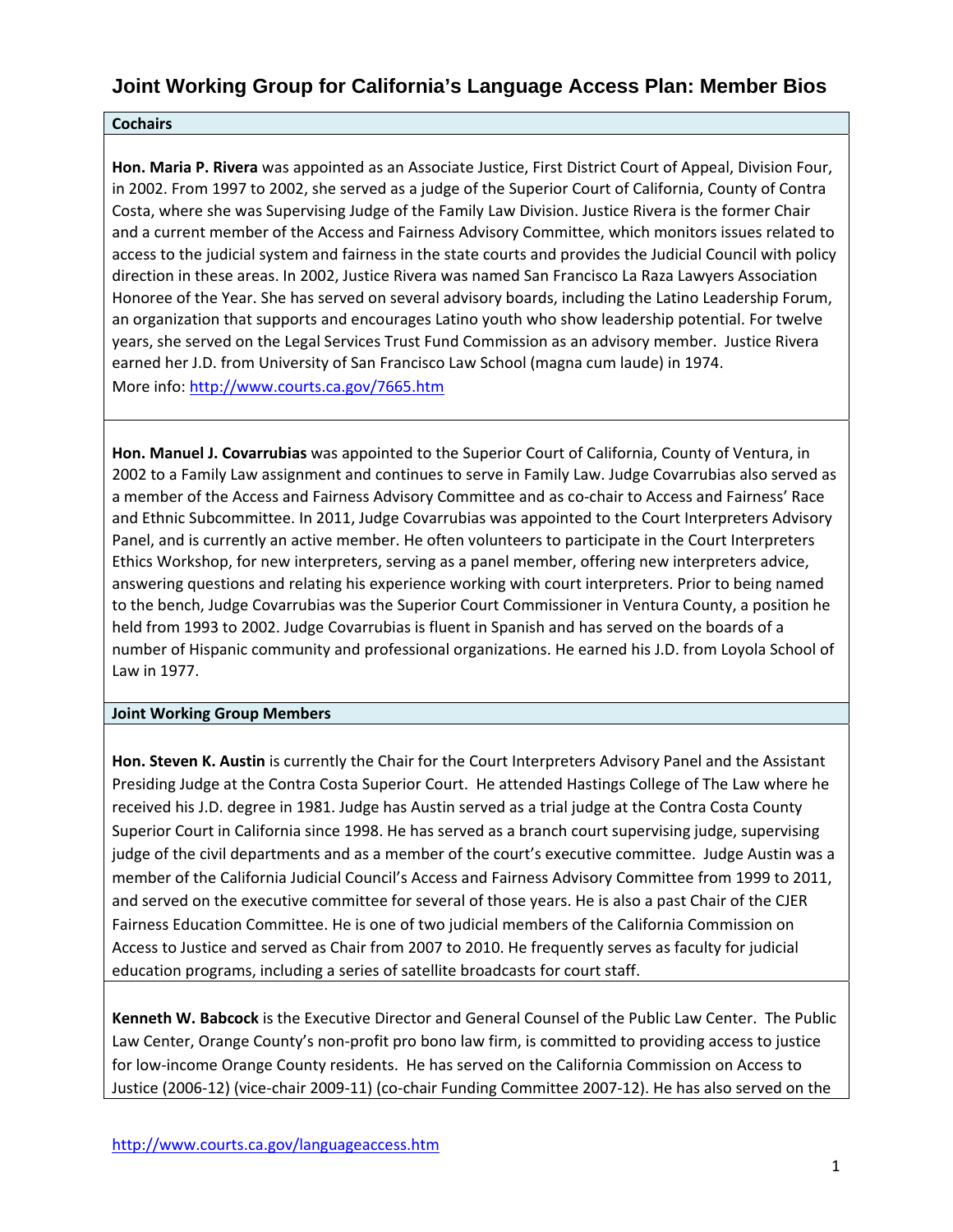Judicial Council's Civil & Small Claims Advisory Committee (1999‐2004), as well as various other state and local groups related to access to justice.

**Jaeis Chon** is a certified Korean court interpreter, and since 1990 has provided both legal and conference interpreting for numerous international conferences, business meetings and network broadcasting shows. He has also interpreted, and continues to interpret for numerous state agencies. Mr. Chon is currently a professor at the Los Angeles Institute of Translation and Interpretation, as well as a professor for the certificate program in Interpretation offered through UCLA Extension. Dr. Chon is an active member of both the American Translators Association and the Korean Professional Interpreters Association. Jaeis also holds a Ph.D. in Business Administration.

**Tracy Clark** is a certified ASL court interpreter who worked for over 25 years as an independent contractor before becoming a staff interpreter in 2006. In 2011, Tracy became the Manager of Interpreting Services for the Superior Court of California, County of Ventura, overseeing interpreting services of all languages. Ms. Clark has an MA in Linguistics from CSUN, where she also taught courses in interpretation and linguistics. She has served on the Court Interpreters Advisory Panel for over six years, chairing the subcommittee that developed the *Recommended Guidelines for Video Remote Interpreting (VRI) for ASL‐Interpreted Events.*

**Debra Donson** is currently Region 1 court interpreter member of the Court Interpreters Advisory Panel. For the past two years, Debra has participated on the panel as a member of the Professional Standards and Ethics Subcommittee. Debra is a U.S. District Court and California certified court interpreter. Her experience as an interpreter in the Superior Court of California, County of Los Angeles, and background in linguistics, TESOL and language acquisition, inform her perspective on maintaining quality language access to the California court system.

**Hon. Dennis W. Hayashi** has devoted his entire life to serving the public and working to preserve individual civil liberties. He currently serves as a judge of the Superior Court of California, County of Alameda, and is a member of the Access and Fairness Advisory Committee. Under President Clinton, Judge Hayashi was the Director of the Office for Civil Rights in the U.S. Department of Health and Human Services. As one of the top public officials in the Clinton Administration, Judge Hayashi was responsible for ensuring that civil rights laws were enforced including the Age Discrimination Act, Americans with Disabilities Act and Title VI of the Civil Rights Act. Previously, Judge Hayashi served as the Director of the California Department of Fair Employment and Housing. The Department protects the rights of seniors, women, the disabled and minorities who face discrimination on the job, in housing, or public accommodations. Judge Hayashi graduated from Occidental College and obtained his law degree from Hastings Law School.

**Janet Hudec** is currently Region 3 court interpreter member of the Court Interpreters Advisory Panel. Since November 2011, she has been employed by the Superior Court of Madera County as a Spanish interpreter. Ms. Hudec is also an educator and taught interpreting at California State University in Fresno where she assisted in the re-design of the current interpreting program, including creating an interactive course that utilized online tools. She also taught Spanish for the Fresno Unified School

http://www.courts.ca.gov/languageaccess.htm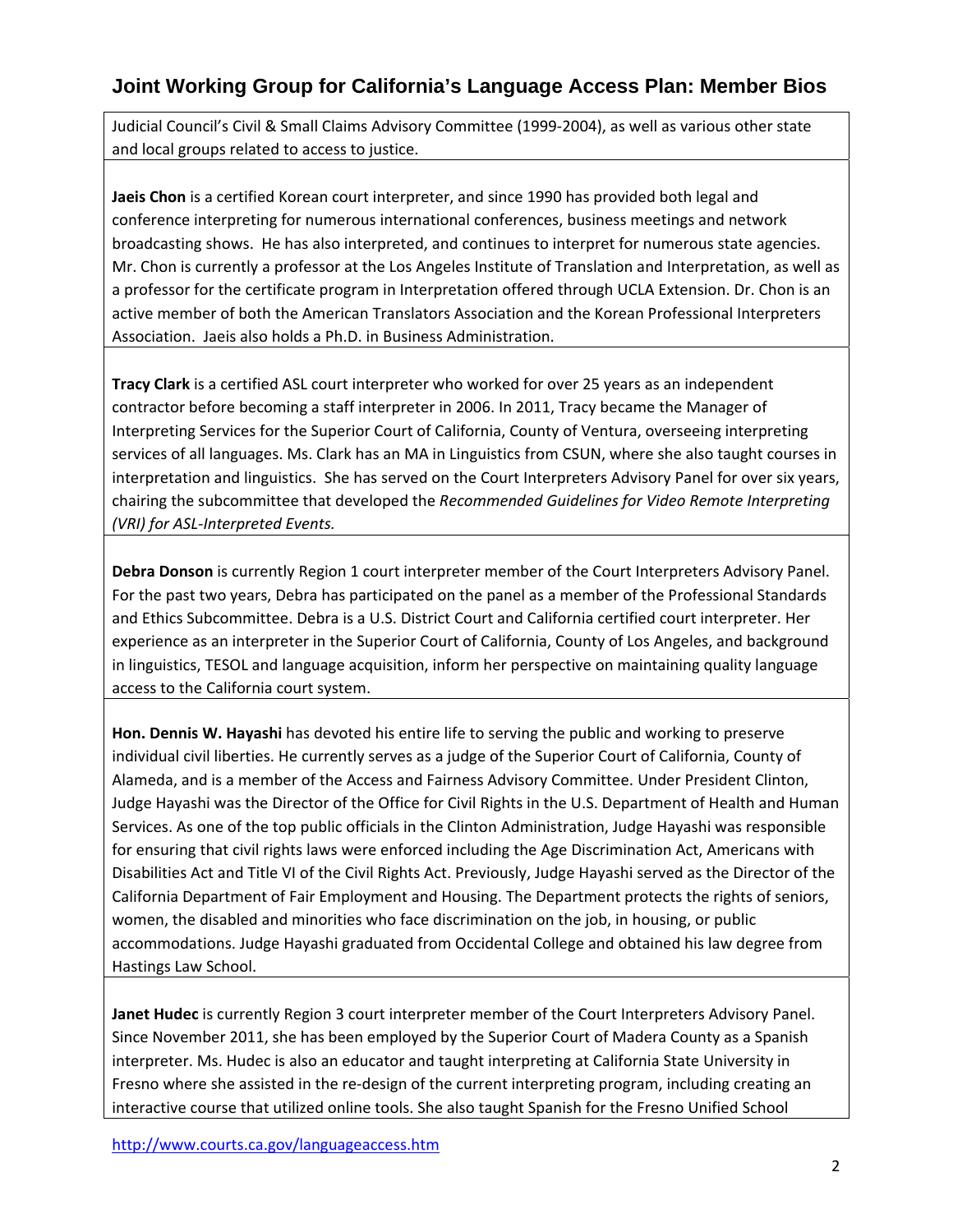District. She received her interpreter training at the Southern California School of Interpreting. Ms. Hudec holds an M.A. in Commercial Law from the Universidad del Valle de Atejemac, Guadalajara, and a B.A. from California State University, Monterey Bay.

**Oleksandra Johnson** is a research attorney for the U.S. District Court, Southern District of California. She has also worked as an independent court interpreter in San Diego, California, since 2001. She received her J.D., cum laude, from the University of San Diego School of Law in 2009. While in law school, she served as Senior Executive Editor of the San Diego Law Review and published The Bankruptcy Code as Complete Preemption: The Ultimate Trump? (81 Am. Bankr. L.J. 31, 2007). Ms. Johnson is a certified Russian and a registered Ukrainian interpreter with the Judicial Council of California, and a certified English‐Russian translator with the American Translators Association. She is a native of Ukraine, where she received her M.A., graduating with honors from Kiev Shevchenko University.

**Kristine S. Kussman** was appointed as Court Executive Officer for the Superior Court of California, County of Imperial, in January 2010, and has 26 years of experience with the trial court. Ms. Kussman is a native of Imperial Valley and received her BS in Business Administration and Finance in 1981 from California State University, Dominguez Hills in Carson, California. After six years in the private sector, she began her court career in Imperial County in 1987 as an Accounting Clerk, later became Accounting Supervisor, Automation Coordinator, and Deputy Municipal Court Administrator. Upon the Court's unification in 1998, she was appointed as Assistant CEO. In October 2009, she was appointed as Interim CEO until her permanent appointment to the position.

**Ginger Lama**r is the Unit Manager for Court Reporter and Interpreter Services, at the Superior Court of Orange County. Ms. Lamar brings more than 33 years of service to the Superior Court of Orange County. She joined the court in August 1980 and began her current role as unit manager in 2006. Over the course of her career she has worked with judicial officers, court interpreters, unions, and the public. She serves as a member of the advisory board for California State University at Fullerton's certificate program in legal interpretation. Ms. Lamar was appointed to the Court Interpreters Advisory Panel in November 2011 as an advisor, due to her subject matter expertise in court interpreter operations and management.

**Bao Luu** is a translator and certified court interpreter in the Vietnamese language for the Superior Court of California, County of Orange. He migrated to Southern California in 1979 after the fall of Saigon and acquired a B.S. degree in Electrical Engineering. After holding various jobs from warehouseman to manager to business owner in the private sector, one day he unexpectedly experienced a calling to enter the interpreting profession. When not working, he enjoys reading among other interests.

**Hon. Miguel Márquez** was appointed to the California Court of Appeal by Governor Edmund G. Brown on May 18, 2012, and was confirmed by the Commission on Judicial Appointments on June 28, 2012. Prior to assuming judicial office, Justice Márquez served as the County Counsel for the County of Santa Clara. Born in California, Justice Márquez's commitment to public service, in part, grows out of his early public school experiences. His parents immigrated to the United States from Mexico with a limited amount of formal education. Spanish is his first language, so Head Start programs were critical to his

http://www.courts.ca.gov/languageaccess.htm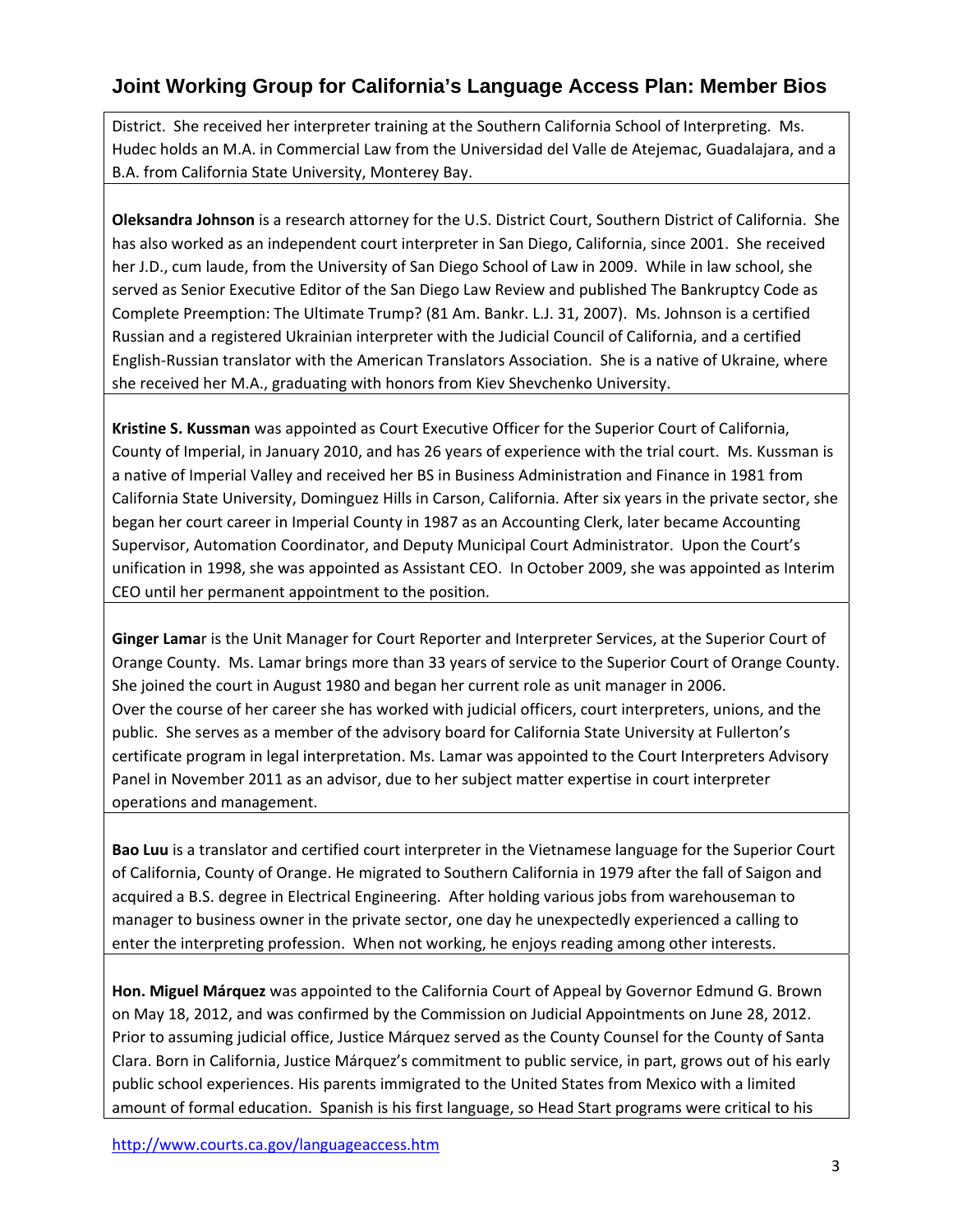early education. These formative experiences gave impetus to his early career as an attorney and inspired his commitment to public service. Justice Márquez received his law degree from the Boalt Hall School of Law, University of California, Berkeley, in 1996. More info: http://www.courts.ca.gov/18545.htm

**Lisa McNaughton** brings years of teaching and interpreting experience to the Court Interpreters Advisory Panel. With a B.A. and M.A. from Stanford University in Spanish and Latin American Language and Literature, with a concentration in Latin American Studies, and a Master's in Educational Leadership from the University of Alabama, Lisa was a teacher and school administrator for 13 years in El Salvador, and eight years in California. She became a certified interpreter in 2002 and has been employed by the Superior Court of California, County of Sonoma, since that time.

**Thuy Thi Nguyen** has served since 2003 as General Counsel for the Peralta Community College District. She is a refugee from Vietnam. The Mayor of Oakland named June 23, 1993, "Thuy Thi Nguyen Day" for her community service. Thuy was named "Best Lawyers Under 40" in the country by NAPABA in 2007; and received the Trailblazer Award from VABANC in 2011. Her publication, "25 Vietnamese Americans in 25 Years," is archived in the Library of Congress. Thuy graduated from Yale and UCLA School of Law.

**Ivette Peña** has served as court counsel for the Los Angeles Superior Court since 2000. In that capacity, she advises the Presiding Judge and the Court Executive Officer on a variety of legal issues affecting the Court but focuses on labor and employment. In 2013, she served as President of the California Public Employers Labor Relations Association (CALPELRA) and has served on the Board since 2007. She also serves on the board of the Latina Lawyers Bar Association and was its President in 2012. She is a member of the California Bar Association, the Los Angeles County Bar Association, Hispanic National Bar Association, and the Association of Workplace Investigators. Ms. Peña received her J.D. from Harvard Law School in 1990, where she was the Associate Editor of the International Law Journal, and is bi‐ lingual/bi-literal in Spanish. Ms. Peña was appointed in December 2013, as an advisor to the Court Interpreters Advisory Panel.

**Hon. Rebecca S. Riley** has served since 2010 in the Civil Trial Division as a judge in the Superior Court of California, County of Ventura. For 14 years prior to 2010, she was assigned to the Criminal Division, the last seven years to the Criminal Trial Division, where she handled all varieties of criminal trials. She was voted Judge of the Year by the Ventura County Trial Lawyers, 2013. Judge Riley has served as faculty at Judicial College and New Judge Orientation, was a member of the Judicial Council Criminal Law Advisory Committee from 2002–2008, and was a member of the Chief Justice's Domestic Violence Practice and Procedure Task Force (2005–2008). In 2013, Judge Riley was appointed to the Judicial Council's Governing Committee for the California Judiciary Education and Research Center.

**Michael Roddy**, Executive Officer of the Superior Court of California, County of San Diego, has more than 30 years of court administration experience, both in the trial courts and in state court administration. Before returning to the San Diego Superior Court in January 2006, Mr. Roddy served as the Administrative Office of the Court's Regional Administrative Director for the Northern/Central